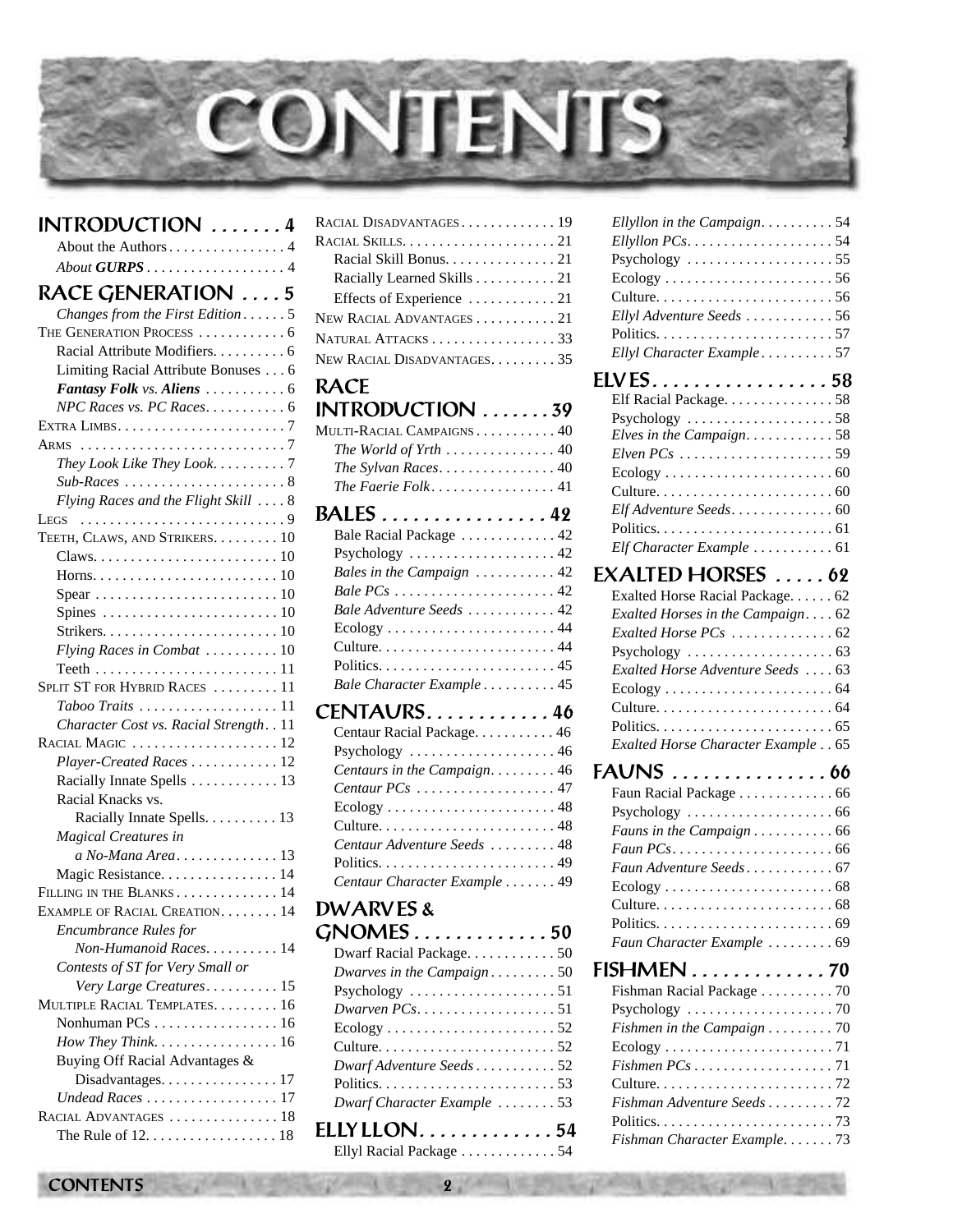| $GARGOYLES$ 74 |  |  |  |  |  |  |  |  |  |  |  |  |  |
|----------------|--|--|--|--|--|--|--|--|--|--|--|--|--|
|----------------|--|--|--|--|--|--|--|--|--|--|--|--|--|

| Gargoyle Racial Package 74                                            |  |
|-----------------------------------------------------------------------|--|
| Gargoyles in the Campaign. 74                                         |  |
| Psychology $\dots \dots \dots \dots \dots \dots \dots \dots \dots 75$ |  |
|                                                                       |  |
|                                                                       |  |
|                                                                       |  |
| Gargoyle Adventure Seeds  76                                          |  |
|                                                                       |  |
| Gargoyle Character Example 77                                         |  |
|                                                                       |  |

### **GHOULS . . . . . . . . . . . . . 78**

| Ghoul Racial Package 78                                                |
|------------------------------------------------------------------------|
| Ghouls in the Campaign  78                                             |
| Psychology $\ldots \ldots \ldots \ldots \ldots \ldots$ . 79            |
| $Ecology \ldots \ldots \ldots \ldots \ldots \ldots \ldots \ldots$ . 79 |
|                                                                        |
|                                                                        |
| Ghoul Adventure Seeds 80                                               |
|                                                                        |
| Ghoul Character Example. 81                                            |

### **GIANTS. . . . . . . . . . . . . . . 82**

| Giant Racial Package. 82                                  |
|-----------------------------------------------------------|
| Giants in the Campaign. $\ldots \ldots \ldots 82$         |
| Special Giant Advantages and                              |
|                                                           |
|                                                           |
| Psychology $\ldots \ldots \ldots \ldots \ldots \ldots 84$ |
|                                                           |
| Giant Adventure Seeds  84                                 |
|                                                           |
|                                                           |
| Giant Character Example 85                                |
| Giants and Dwarves 85                                     |

# **GOBLINS . . . . . . . . . . . . . 86**

| Goblin Racial Package  86                                     |
|---------------------------------------------------------------|
| Goblins in the Campaign. 86                                   |
|                                                               |
| Goblin and Hobgoblin PCs87                                    |
| $Ecology \ldots \ldots \ldots \ldots \ldots \ldots \ldots 88$ |
|                                                               |
| Goblin Adventure Seeds  88                                    |
|                                                               |
| Goblin Character Example 90                                   |

# **GREAT EAGLES . . . . . . . . 91**

| HALFLINGS. 95                                 |  |
|-----------------------------------------------|--|
| Great Eagle Character Example 94              |  |
|                                               |  |
| Great Eagle Adventure Seeds  93               |  |
|                                               |  |
|                                               |  |
|                                               |  |
| Great Eagles in the Campaign $\ldots$ . 91    |  |
| Psychology $\dots\dots\dots\dots\dots\dots91$ |  |
| Great Eagle Racial Package. 91                |  |

| Halfling Racial Package  95                               |  |
|-----------------------------------------------------------|--|
| Psychology $\dots \dots \dots \dots \dots \dots \dots$ 95 |  |

| Halflings in the Campaign $\ldots \ldots \ldots$ 95                                             |  |
|-------------------------------------------------------------------------------------------------|--|
|                                                                                                 |  |
|                                                                                                 |  |
|                                                                                                 |  |
|                                                                                                 |  |
| Halfling Adventure Seeds  97                                                                    |  |
|                                                                                                 |  |
| Halfling Character Example  98                                                                  |  |
| <b>INSECT MEN</b> 99                                                                            |  |
| Insect Man Racial Package 99                                                                    |  |
| Insect Men in the Campaign 99                                                                   |  |
| $Insert Men PCs \ldots \ldots \ldots \ldots \ldots 99$                                          |  |
| Psychology $\ldots \ldots \ldots \ldots \ldots \ldots 100$                                      |  |
| Ecology $\ldots \ldots \ldots \ldots \ldots \ldots \ldots 100$                                  |  |
|                                                                                                 |  |
| Insect Man Adventure Seeds  101                                                                 |  |
|                                                                                                 |  |
| Insect Man Character Example. 102                                                               |  |
| KOBOLDS103                                                                                      |  |
| Kobold Racial Package 103                                                                       |  |
| Psychology $\ldots \ldots \ldots \ldots \ldots \ldots 103$                                      |  |
| Kobolds in the Campaign $\ldots \ldots \ldots 103$                                              |  |
| $Kobold PCs \ldots \ldots \ldots \ldots \ldots \ldots 103$                                      |  |
| $Ecology \ldots \ldots \ldots \ldots \ldots \ldots \ldots 104$                                  |  |
|                                                                                                 |  |
| Kobold Adventure Seeds  104                                                                     |  |
|                                                                                                 |  |
| Kobold Character Example 106                                                                    |  |
| LEPRECHAUNS. 107                                                                                |  |
| Leprechaun Racial Package 107                                                                   |  |
| Leprechauns in the Campaign. 107                                                                |  |
|                                                                                                 |  |
| Psychology $\dots \dots \dots \dots \dots \dots \dots 108$                                      |  |
| Leprechaun Adventure Seeds  108                                                                 |  |
|                                                                                                 |  |
|                                                                                                 |  |
|                                                                                                 |  |
|                                                                                                 |  |
| Leprechaun Character Example 110                                                                |  |
| . 111                                                                                           |  |
| MERFOLK<br>Merfolk Racial Package  111                                                          |  |
| Merfolk in the Campaign. 111                                                                    |  |
| Psychology 112                                                                                  |  |
| Dolphin Attacks112                                                                              |  |
| Merfolk PCs. 112                                                                                |  |
| $Ecology \ldots \ldots \ldots \ldots \ldots \ldots \ldots 113$                                  |  |
| Merfolk Adventure Seeds 113                                                                     |  |
|                                                                                                 |  |
|                                                                                                 |  |
| Merfolk Character Example  115                                                                  |  |
| <b>MINOTAURS. 116</b>                                                                           |  |
| Minotaur Racial Package. 116                                                                    |  |
| Psychology $\dots\dots\dots\dots\dots\dots116$                                                  |  |
| Minotaurs in the Campaign. 116                                                                  |  |
| Minotaur PCs 116                                                                                |  |
| The Minotaur's Horns117                                                                         |  |
| $Ecology \ldots \ldots \ldots \ldots \ldots \ldots \ldots 118$<br>Minotaur Adventure Seeds  118 |  |

| Minotaur Character Example  119                                |     |
|----------------------------------------------------------------|-----|
|                                                                |     |
| OGRES.<br><i>.</i> 120                                         |     |
| Ogre Racial Package 120                                        |     |
| Psychology $\ldots \ldots \ldots \ldots \ldots 120$            |     |
| Ogres in the Campaign $\ldots \ldots \ldots 120$               |     |
|                                                                |     |
|                                                                |     |
|                                                                |     |
| Ogre Adventure Seeds 122                                       |     |
|                                                                |     |
| Ogre Character Example  123                                    |     |
|                                                                |     |
| ORCS. 124                                                      |     |
| Orc Racial Package 124                                         |     |
| Orcs in the Campaign 124                                       |     |
| Psychology 125                                                 |     |
|                                                                |     |
|                                                                |     |
|                                                                |     |
| Orc Adventure Seeds 126                                        |     |
|                                                                |     |
|                                                                |     |
| Orc Character Example  127                                     |     |
| REPTILE MEN. 128                                               |     |
| Reptile Man Racial Package 128                                 |     |
| Reptile Men in the Campaign  128                               |     |
| Psychology $\dots\dots\dots\dots\dots\dots$ 129                |     |
|                                                                |     |
|                                                                |     |
|                                                                |     |
| Reptile Man Adventure Seeds  130                               |     |
|                                                                |     |
| Reptile Man Character Example 131                              |     |
|                                                                |     |
|                                                                |     |
| Wildman Racial Package 132                                     |     |
| Wildmen in the Campaign                                        | 132 |
| Psychology $\dots \dots \dots \dots \dots \dots \dots$ 133     |     |
|                                                                |     |
|                                                                |     |
|                                                                |     |
| Wildman Adventure Seeds 134                                    |     |
|                                                                |     |
| Wildman Character Example  135                                 |     |
|                                                                |     |
| WINGED FOLK 136                                                |     |
| Winged Folk Racial Package  136                                |     |
| Psychology $\dots \dots \dots \dots \dots \dots \dots$ 136     |     |
| Winged Folk in the Campaign. 136                               |     |
| $Ecology \ldots \ldots \ldots \ldots \ldots \ldots \ldots 137$ |     |
| Winged Folk PCs. $\dots$ . 137                                 |     |
|                                                                |     |
| Winged Folk Adventure Seeds 138                                |     |
|                                                                |     |
| Winged Folk Character Example 139                              |     |
|                                                                |     |
| APPENDIX 140                                                   |     |
| <b>INDEX</b> 143                                               |     |
|                                                                |     |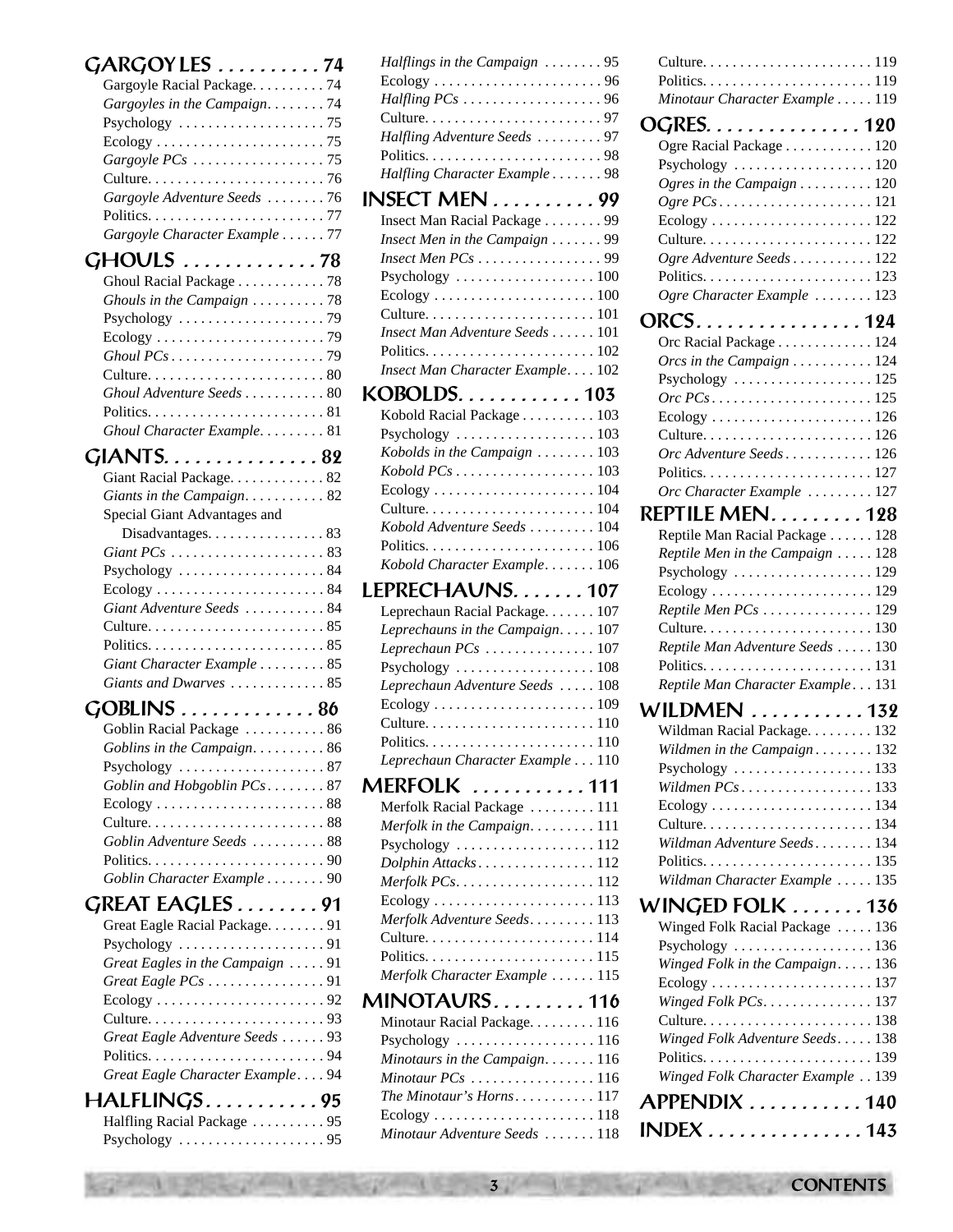

### **About GURPS**

Steve Jackson Games is committed to full support of the *GURPS* system. Our address is SJ Games, Box 18957, Austin, TX 78760. Please include a self-addressed, stamped envelope (SASE) any time you write us! Resources now available include:

*Pyramid* (www.sjgames.com/pyramid). Our online magazine includes new rules and articles for *GURPS*. It also covers the hobby's top games – *Advanced Dungeons & Dragons, Traveller, World of Darkness, Call of Cthulhu, Shadowrun,* and many more – and other Steve Jackson Games releases like *In Nomine, Illuminati, Car Wars, Toon, Ogre*, and more. And *Pyramid* subscribers also have access to playtest files online, to see (and comment on) new books before they're released.

*New supplements and adventures. GURPS* continues to grow, and we'll be happy to let you know what's new. A current catalog is available for an SASE. Or check out our Web site (below).

*Errata*. Everyone makes mistakes, including us – but we do our best to fix our errors. Up-todate errata sheets for all *GURPS* releases, including this book, are always available from SJ Games; be sure to include an SASE with your request. Or download them from the Web – see below.

*Q & A .* We do our best to answer any game question accompanied by an SASE.

*Gamer input.* We value your comments. We will consider them not only for new products, but also when we update this book on later printings!

*Internet.* Visit us on the World Wide Web at www.sjgames.com for an online catalog, errata, updates, and hundreds of pages of information. We also have conferences on Compuserve and AOL. *GURPS* has its own Usenet group, too: rec.games.frp.gurps.

*GURPSnet.* Much of the online discussion of *GURPS* happens on this e-mail list. To join, send mail to majordomo@io.com with "subscribe GURPSnet-L" in the body, or point your World Wide Web browser to gurpsnet.sjgames.com/.

The *GURPS Fantasy Folk* Web page is at **w w w . s j g a m e s . c o m / g u r p s / b o o k s / f a n t a s y f o l k**.

#### *Page References*

See *GURPS Compendium I,* p. 181, for a list of abbreviations for *GURPS* titles, or for the most recent list, visit our Web site at **www.sjgames.com/gurps/abbrevs.html**.

Page references that begin with a B refer to the **GURPS Basic Set**, Third Edition Revised; e.g., p. B22 refers to page 22 of the *Basic Set*. M refers to *GURPS Magic,* FB refers to *G U R P S Fantasy Bestiary,* PS refers to *G U R P S Psionics,* and G refers to *G U R P S*  $G$ *rimoire.* 

Mankind has been imagining other races since ages before he conceived the idea of writing down stories – legends abound concerning spirits, gods, demons, monsters, fairies, and infinitely more. This book is designed to allow the *GURPS* GM to take full advantage of the possibilities of nonhuman fantasy races. *GURPS Fantasy Folk* is really two books in one. The first is a comprehensive racial generation system that allows the GM to define and embody any race he can imagine, or to translate his favorite races from fantastic fiction, or from other roleplaying systems, to *GURPS.*

The second uses this system to create official *GURPS* versions of 24 races – some are mainstays of fantasy literature, others have never been seen before.

*GURPS Fantasy Folk* can be used with only the *GURPS Basic Set*, but GMs will find their enjoyment of their multi-racial fantasy universe enhanced greatly if they also use *GURPS Magic* and *GURPS Grimoire. GURPS Fantasy* and *GURPS Fantasy II* are not necessary, but *Fantasy Folk* can enrich roleplaying both on the world of Yrth and in the Mad Lands. Fantasy races can also enhance campaigns set in the worlds of **GURPS China, GURPS Horror,** *GURPS Japan, GURPS Supers, GURPS Time Travel, and* even *GURPS Ice Age.* The racial generation rules in this book are similar to those given in *GURPS Aliens.* Each book includes a few advantages and disadvantages that the other doesn't have, to fit the different genres. This book also includes many updated point costs, which should also be used for alien races. See the sidebar on p. 5.

#### **Inspiration**

It is impossible to catalog every influential author in a lifetime of fantasy reading, but a few whose ideas helped shape this book include J.R.R. Tolkien, H.P. Lovecraft, Fritz Lieber, C.S. Lewis, Michael Moorcock, Stephen R. Donaldson, Donna Barr, Larry Niven, Wendy Pini, and William Messner-Loebs.

#### **About the Authors**

Chris W. McCubbin is a nongraduate of the University of Nebraska-Lincoln, in English. He comes to games by way of the comics industry – he previously worked as an editor at Fantagraphics Books on their magazines *The Comics Journal* and *Amazing Heroes.* Since Chris first wrote *Fantasy Folk,* he's gone on to work at Origin Systems writing computer game documentation and hint books. He's presently one of the owners of Incan Monkey God Studios (www.incanmonkey.com). Chris lives in Austin with his wife, Lynette, his gracefully aging cat, Polychrome, and his dog, Penny. Write him at cwm@io.com

Sean "Dr. Kromm" Punch is the *GURPS* Line Editor at SJ Games. Editor or revisor of over a dozen *GURPS* books, he is also the author of *GURPS* Wizards and **GURPS** Undead, coauthor of **GURPS** Y2K, and compiler of *GURPS Compendium I* and *II*, *GURPS Lite*, and *GURPS GM'S Screen*. Sean has been a fanatical gamer since 1979. His other interests include biotechnology, cinema, military science, tigers, and wine. He and his wife, Bonnie, presently live in Montréal, Québec with four cats and one bird.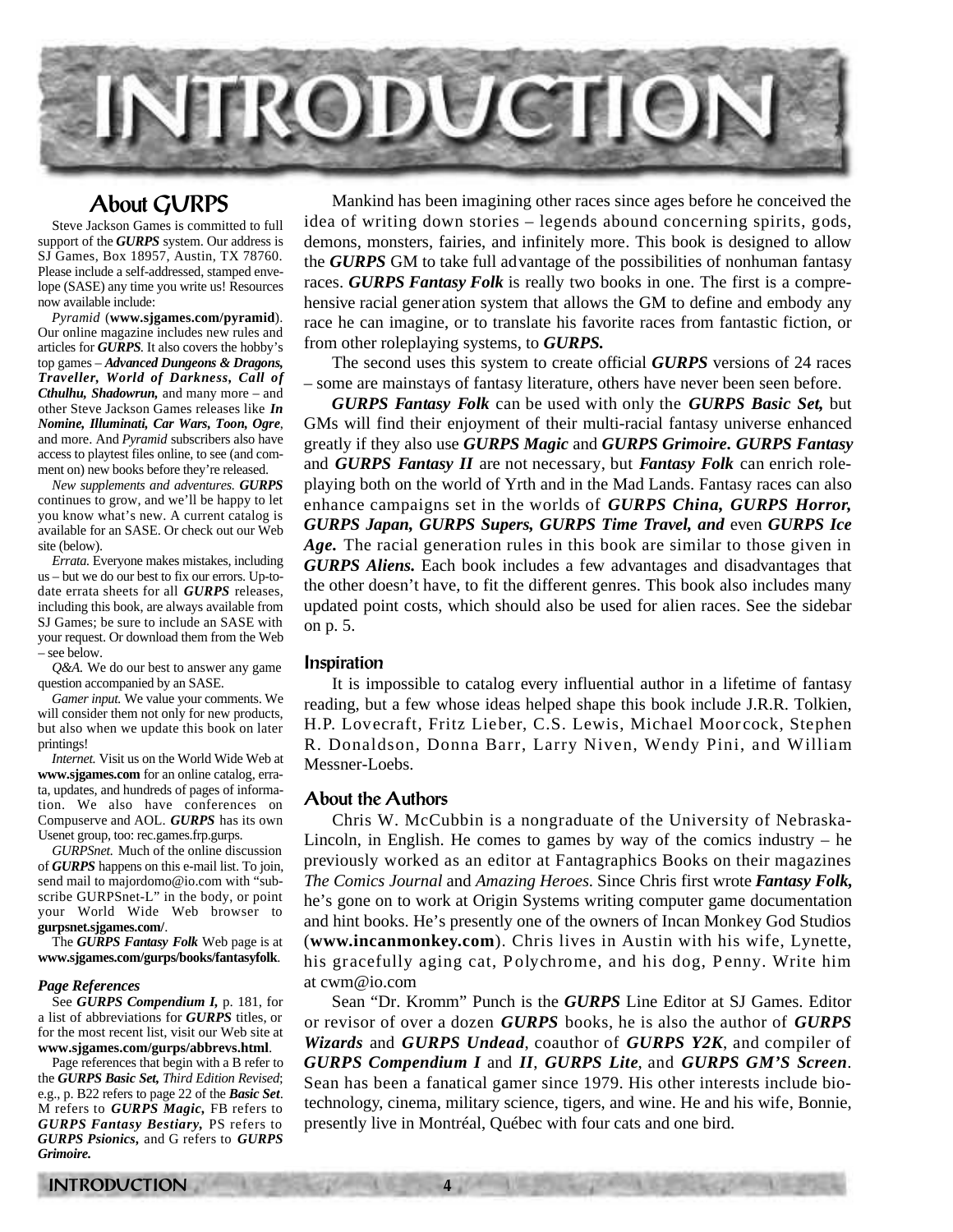## **The World of Yrth**

The world of Yrth is the milieu of *GURPS Fantasy,* one of the current "official" *GURPS* fantasy universes. In order to make *Fantasy Folk* easily compatible with any fantasy universe, this book does not specifically follow the rather unusual culture or history of Yrth. For GMs already playing in Yrth, some of the details about the following races' culture or development will have to be adjusted to fit into the Yrth milieu.

In *GURPS Fantasy,* the native races of Yrth are the Elves, Dwarves, and Orcs. A mishap triggers the transdimensional "Banestorm," which brings in monsters, persons, and even whole communities from other worlds. Races brought by the Banestorm include mankind, Halflings, Goblins, Hobgoblins, Reptile Men, Kobolds, Minotaurs, Centaurs, Ogres, and Giants. These are the "official" races found in *GURPS Fantasy,* but if a GM wishes to place other races on the world of Yrth, he can do so. The Banestorm could easily have brought small groups to a remote location, where they would have had little or no previous contact with the other races of Yrth.



### **The Sylvan Races**

The descriptions of the various races will occasionally mention the "sylvan," or woodland, races. This refers to a loose confederation, led by the Elves, of races living in or near the forest. The sylvan races include the Wood Elves, Centaurs, Elyllon, Fauns, Leprechauns, Wildmen, and Sasquatch.

The sylvan races are all lovers of nature, and rarely if ever war among themselves. If one sylvan race is attacked by outside forces, it will receive sympathy, if not outright aid, from the others.

Thirteen of the following races (Elves, Dwarves, Halflings, Goblins, Orcs, Reptile Men, Ghouls, Kobolds, and Minotaurs, and the subraces Gnomes, Half-Elves, Half-Orcs, and Hobgoblins) have been part of *GURPS* since the publication of the first edition of *GURPS Fantasy.* All 24 of these races appeared in the first edition of *GURPS Fantasy Folk* as well. Several racial descriptions have been updated to take full advantage of the revised racial generation rules. At the same time, care has been taken to keep the point total and essential conception of each races as close as possible to earlier versions, to ease the translation for those who are using these races in an earlier form. Nevertheless, there are a few cases where significant changes in point cost could not be avoided.In describing the culture of these races, it was necessary to give them a cultural context, so occasionally the text will assume a world in which all these races co-exist, and are generally aware of one another. Humanity dominates, but does not rule, this hypothetical multi-racial culture. In addition to all the races in this book, this culture involves a few other intelligent creatures, including Trolls, Vampires, Dragons, Unicorns, and the faerie races (see sidebar, next page). Many of these creatures are described in existing *GURPS* books. Hopefully they can all receive a fuller treatment in future releases.

This hypothetical culture exists only as a convenient ab straction to make it easier to describe a given culture 's disposition and interactions with other peoples. The GM should feel free to make whatever alterations he feels are necessary to bring these races into line with his own world, and to use or discard as many of these races as he likes.

To this end, elements of the racial make-up, such as racial Intolerance disadvantages and race-specific Reputations, can be replaced or simply dropped if the GM so desires. Note that such things *are* figured into the "default" racial cost listed for each race, so be sure to update these costs to reflect any changes.

Naturally, since *GURPS Fantasy Folk* is a GM system, the GM is comp letely free to make any changes that the he desires in any of the racial templates presented in the following section. Of course, if such modifications are made, we can no longer ensure that the modified races will be balanced or will remain compatible with future *GURPS* adventures or sourcebooks.

## **Multi-Racial Campaigns**

The 24 races in this book are designed to fit together into the same campaign. However, many GMs might find such a plethora of character races unbelievable, unwieldy, or simply unnecessary. Many "subsets" of the races presented here can create interesting worlds. And if the GM uses the racial generation rules to create his own civilizations, literally anything is possible. Some examples:

### **Lizards, Bugs, and Fish Humanity**

Humanity is the only intelligent mammalian life form, but he shares his world with Fishmen, Insect Men, and Reptile Men. The various races find it very hard to communicate, and have almost no understanding of each other's minds or way of life. In such a milieu, the GM would probably want to give the nonhumans more advanced cultures than this book portrays. There might be a bloody, unending three-way war between mankind, fish and reptiles, with the insects as (unstable) neutrals. Alternatively, the humans could be oppressed or enslaved by the other races, struggling for their lives and freedom against impossible odds.